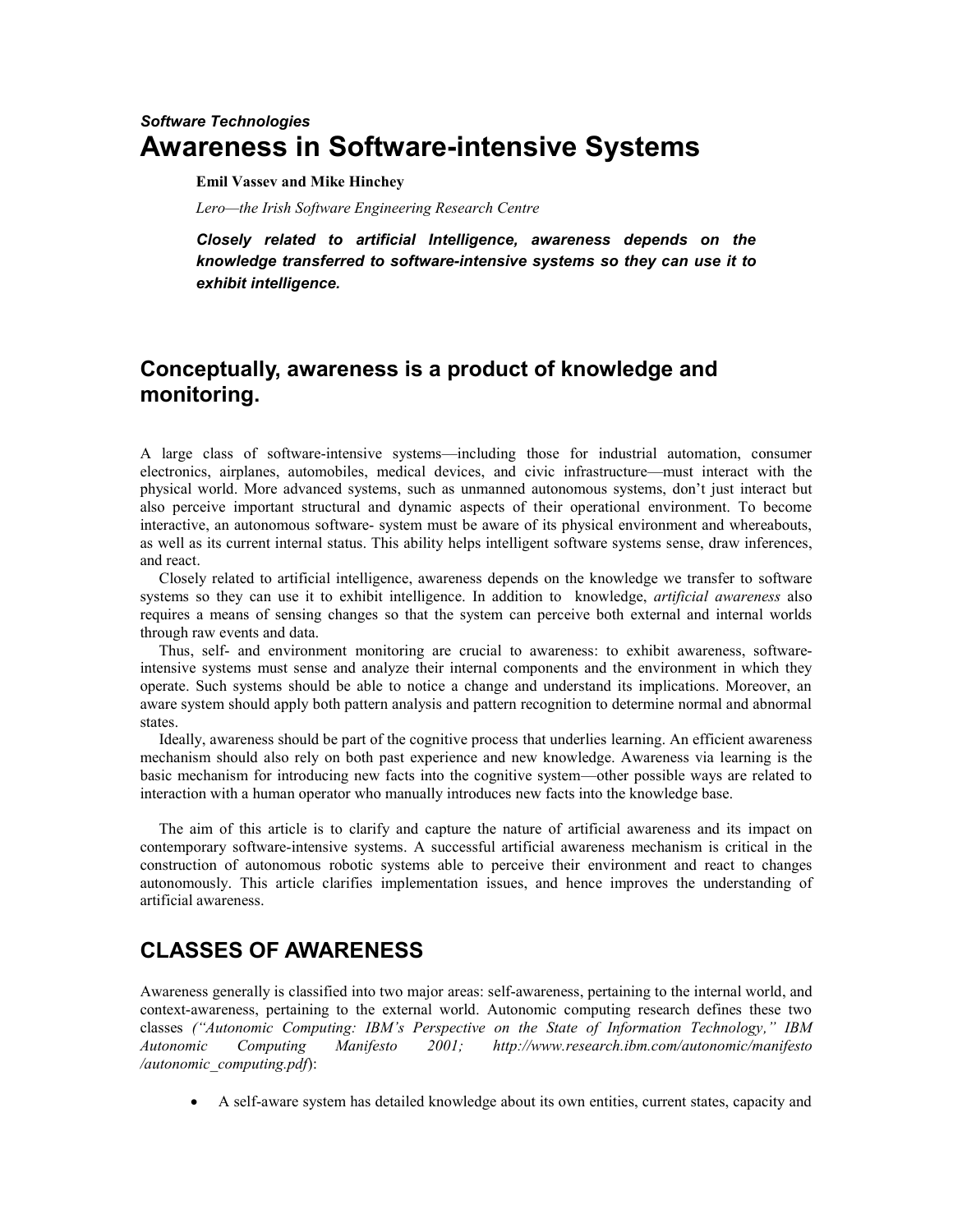capabilities, physical connections, and ownership relations with other systems in its environment.

 A context-aware system knows how to sense, negotiate, communicate, and interact with environmental systems and how to anticipate environmental system states, situations, and changes.

Perhaps a third class could be situational awareness, which is self-explanatory; other classes could draw attention to specific problems, such as operational conditions and performance (operational awareness), control processes (control awareness), interaction processes (interaction awareness), and navigation processes (navigation awareness). Although classes of awareness can differ by subject, they all require a subjective perception of events and data "within a volume of time and space, the comprehension of their meaning, and the projection of their status in the near future" (M.R. Endsley, "Toward a Theory of Situation Awareness in Dynamic Systems," *Human Factors*, vol. 37, no. 1, 1995, pp. 32-64).

To better understand the idea of awareness in software-intensive systems, consider an exploration robot. Its navigation awareness mechanism could build a map on the fly, with landmarks represented as part of the environment knowledge, so that navigation becomes simply a matter of reading sensor data from cameras and plotting the robot's position at the time of observation. Via repeated position plots, the robot's course and land-reference speed can be established.

### **STRUCTURING AWARENESS**

Recent research efforts have focused on awareness implementations in software-intensive systems. For example, commercially available server-monitoring platforms, such as Nimbus (www.nimbusproject.org) and Cittio's Watch Tower (*www.networkcomputing.com/data-protection/cittios-watchtower-30/229611534*), offer robust, lightweight sensing and reporting capabilities across large server farms. Such solutions are oriented toward massive data collection and performance reporting, so they leave much of the final analysis and decision making to a human administrator. Other approaches achieve awareness through model-based detection and response based on offline training and models constructed to represent different scenarios that the system can recognize at runtime.

To function, the mechanism implementing the awareness must be structured to take into consideration different stages—for example, it might be built over a complex chain of functions such as *raw data gathering*, *data passing*, *filtering*, *conversion*, *assessment*, *projection*, and *learning*. As Figure 1 shows, ideally, all the awareness functions could be structured as an awareness pyramid, forming the mechanism that converts raw data into conclusions, problem prediction, and eventually learning.



**Figure 1**. The awareness pyramid. The first three levels include monitoring tasks; the fourth, recognition tasks; the fifth and sixth, assessment tasks; and the last, learning tasks.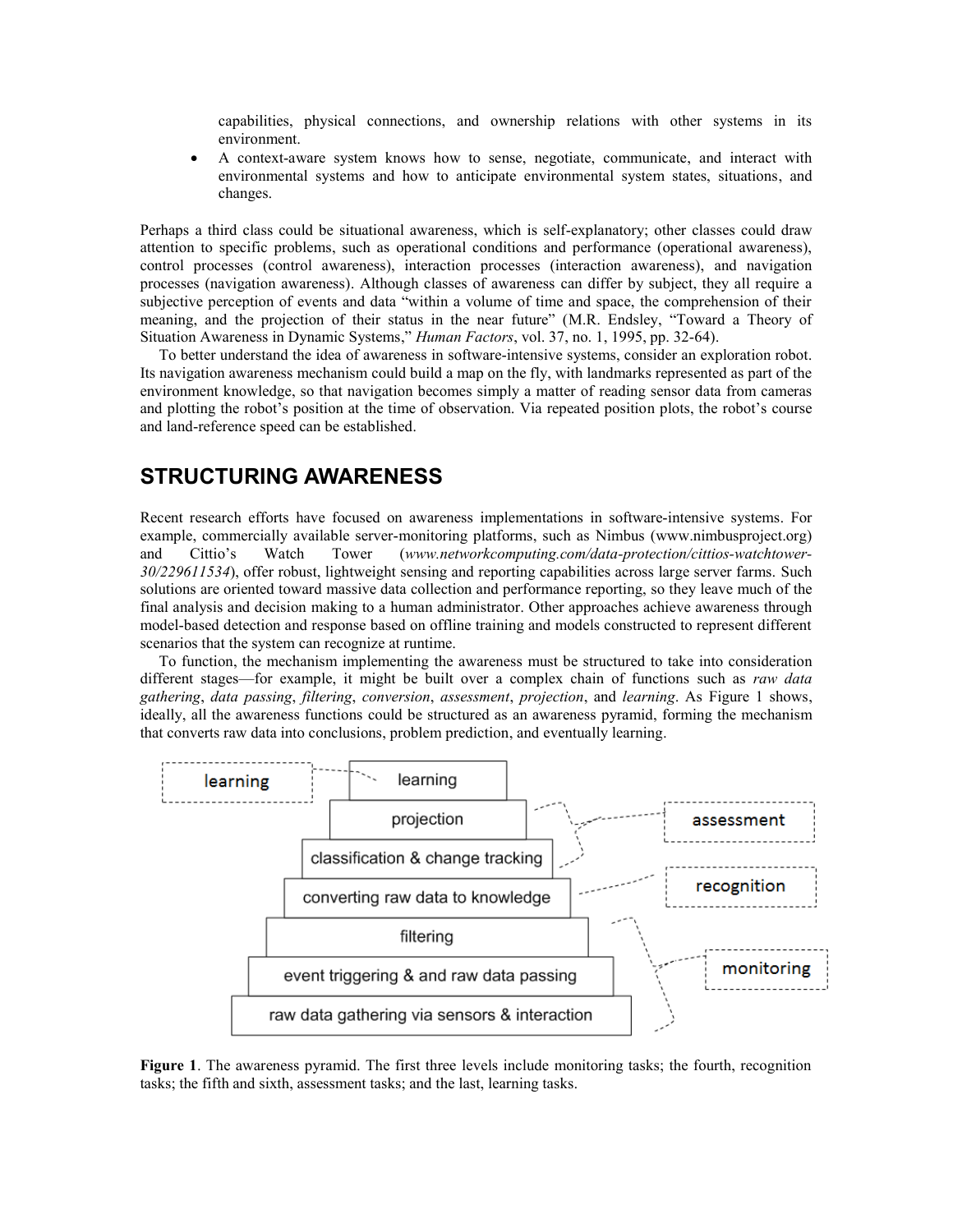The pyramid levels in Figure 1 represent awareness functions that can be grouped into four specific tasks:

- *monitoring* collects, aggregates, filters, manages, and reports internal and external details such as metrics and topologies gathered from the system's internal entities and its context;
- *recognition* uses knowledge structures and data patterns to aggregate and convert raw data into knowledge symbols;
- *assessment* tracks changes and determines points of interest, generates hypotheses about situations involving these points, and recognizes situational patterns; and
- *learning* generates new situational patterns and maintains a history of property changes.

Aggregation can be included as a subtask at any function level; it's intended to improve overall awareness performance. For example, it can pull together large amounts of sensory data during the filtering stage or recognition tasks can apply it to improve classification.

The awareness process isn't as straightforward as it might seem—rather, it's cyclic, with several iterations over the various awareness functions. Closing the chain of awareness functions can form an *awareness control loop* in which different awareness classes can emerge (E. Vassev and M. Hinchey, "The Challenge of Developing Autonomic Systems," *Computer*, Dec. 2010, pp. 93-96).

The process's cyclic nature is why awareness itself is so complex, with several levels of exhibition and degrees of perception. The levels can be related to data readability and reliability—that is, they might include noisy data that must be cleaned up and eventually interpreted with some degree of probability. Other levels might include early awareness, which is a product of one or two passes of the awareness control loop, and late awareness, which should be more mature in terms of conclusions and projections. Similar to humans who react to their first impression but then find that a later and better realization of the situation shifts their reaction, an aware software system should rely on early awareness to react quickly to situations when fast reaction is needed and on late awareness when more precise thinking is required.

### **IMPLEMENTING AWARENESS**

The four awareness functions require a comprehensive and well-structured *knowledge base* (KB) to hold *knowledge representation* (KR) symbols that can express the system itself with its proper internal structures and functionality as well as the environment (*E. Vassev and M. Hinchey, "Knowledge Representation and Reasoning for Intelligent Software Systems," Computer, Apr. 2011, pp. 96-99*).

Building an efficient awareness mechanism requires properly integrating the awareness pyramid within the implemented software system. The goal is to provide a means of monitoring and KR with a reasoner supporting awareness reasoning. KR adds a new open-world KR context to the program, and the reasoner operates in this context, taking into account the monitoring activities that drive the awareness control loop and deliver awareness results to the system itself.

Figure 2 depicts an approach the Autonomic Service-Component Ensembles (ASCENS) FP7 European Project is using to tackle the problem (*[www.ascens-ist.eu](http://www.ascens-ist.eu/)*). In this approach, KnowLang, a special KR language, provides the constructs and mechanisms for specifying knowledge models at the ontology and logic foundation levels (*Emil Vassev and Michael Hinchey. Knowledge Representation for Cognitive Robotic Systems. In: Proceedings of the 15th IEEE International Symposium on Object/Component/Service-oriented Real-time Distributed Computing Workshops (ISCORCW 2012). IEEE Computer Society, 2012, pp. 156-163.*). To specify knowledge with KnowLang, we need to think about 1) domain concepts and their properties and functionalities (e.g., actions that can be realized in the environment); 2) important states of major concepts; 3) objects as realization of concepts; 4) relations to show how concepts and objects are related to each other; 5) self-adapting scenarios for the system in question, e.g., eventual problematic situations with desired outcome; 6) remarkable behavior in terms of policies driving the system out of specific situations; and 7) other important specifics that can be classified as concepts. As shown in Figure 2, the KB comprises KR structures such as concept trees, object trees, concept maps, etc. The system talks to the KnowLang reasoner via a predefined set of TELL and ASK operators forming a sort of communication interface connecting both the system and KB. TELL operators feed the KB with important information driven by errors, executed actions, new sensory data, and so forth,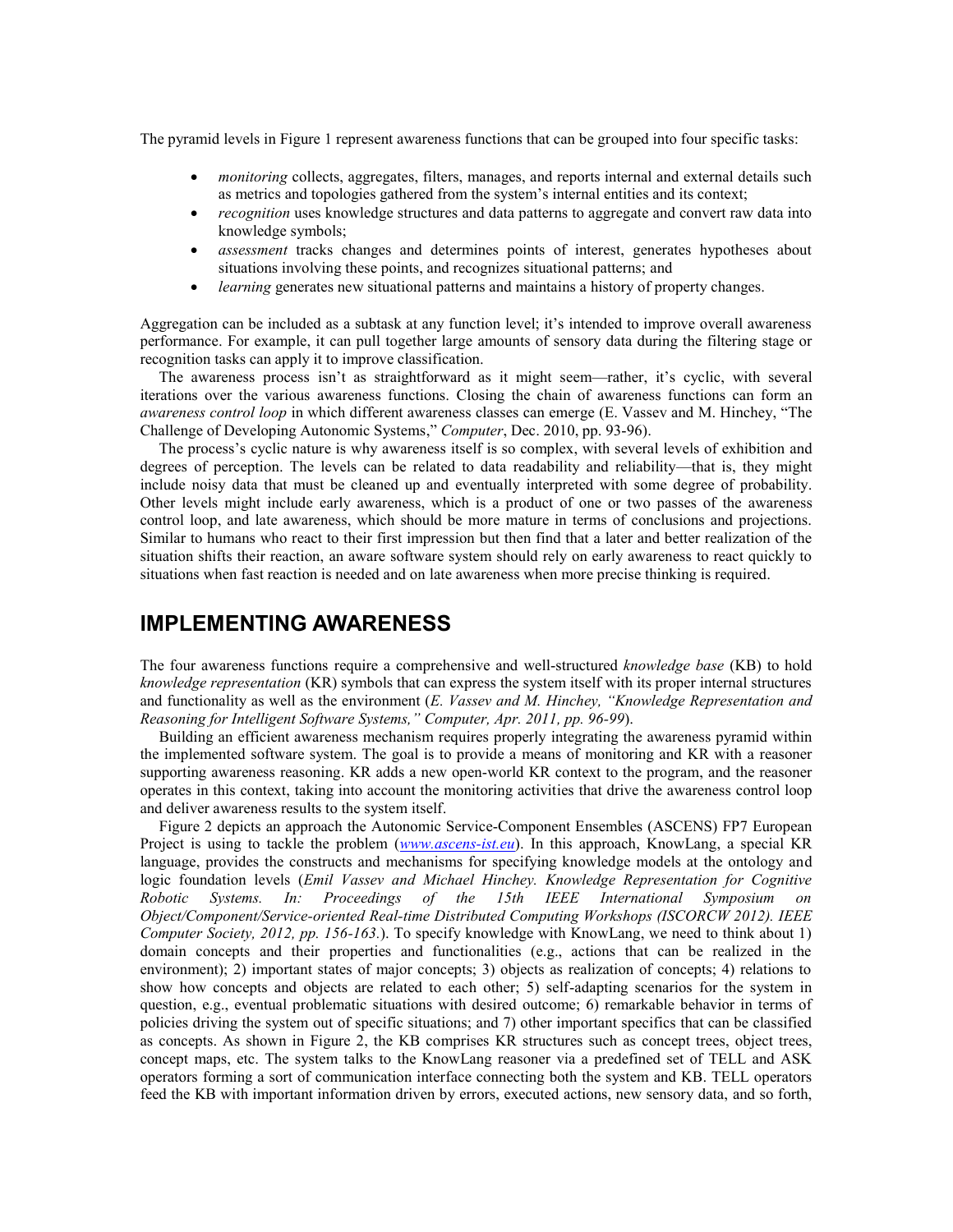thus helping the KnowLang reasoner update the KR Context with recent changes in both the system and execution environment. The system uses ASK operators to receive recommended behavior where knowledge is used against perception to generate appropriate actions in compliance with specific goals and beliefs. In addition, ASK operators can provide awareness-based conclusions about the system or environment's current state and ideally with behavior models for reaction.



**Figure 2**. Implementing awareness

The following presents generic algorithms of how the KnowLang reasoner processes ASK and TELL operators:

#### **TELL Algorithm**

1. The system tells the KnowLang Reasoner about errors, sensory data, and execution of actions or actual updates.

2. The reasoner switches to the KR context and maps the input to KR symbols (concepts, objects, relations, etc.).

3. The reasoner updates the KB, e.g., it updates concepts/objects or adds new concepts/objects and changes states.

4. The reasoner draws awareness conclusions based on the new state changes and if necessary selfinitiate for action.

#### **ASK Algorithm**

1. The system asks for behavior, current states or situations.

2. The reasoner switches to the KR context and maps the input to KR symbols.

3. The reasoner processes the query to get behavior actions or retrieve information (e.g., awareness conclusions) and eventually updates the KB.

4. The reasoner builds the output and returns the result to the system.

Note that in addition to the awareness abilities initiated via ASK and TELL operators, we can envision additional awareness capability based on self-initiation where the reasoner may initiate actions of its own based on state changes if those violate system's goals. For example, the system may decide to switch to an energy-saving mode if the current state is related to insufficient energy supply.

One of the biggest challenges in this approach is how to map sensory raw data to KR symbols. An aware software-intensive system has sensors that connect it to the world and eventually help it to listen to its internal components. These sensors generate raw data that represent the physical characteristics of the world. The problem is that these low-level data streams must be: 1) converted to programming variables or more complex data structures that represent collections of sensory data; and 2) those programing data structures must be labeled with KR symbols. Hence, it is required to relate encoded data structures with KR